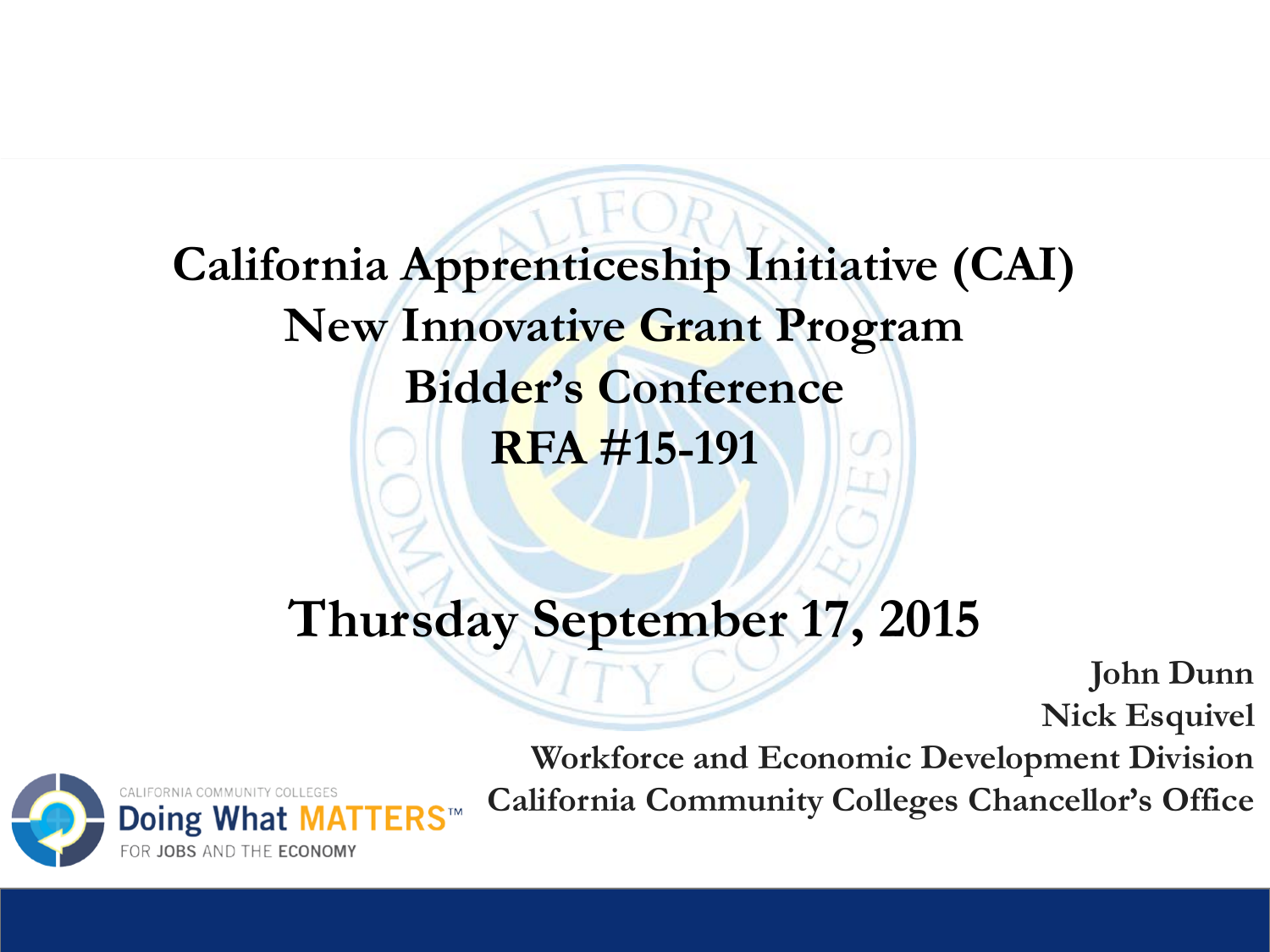

## **Bidder's Conference Agenda**

- Bidder's Conference Information
- Overview of RFA
- RFA Instructions
- RFA Specification
- Next Steps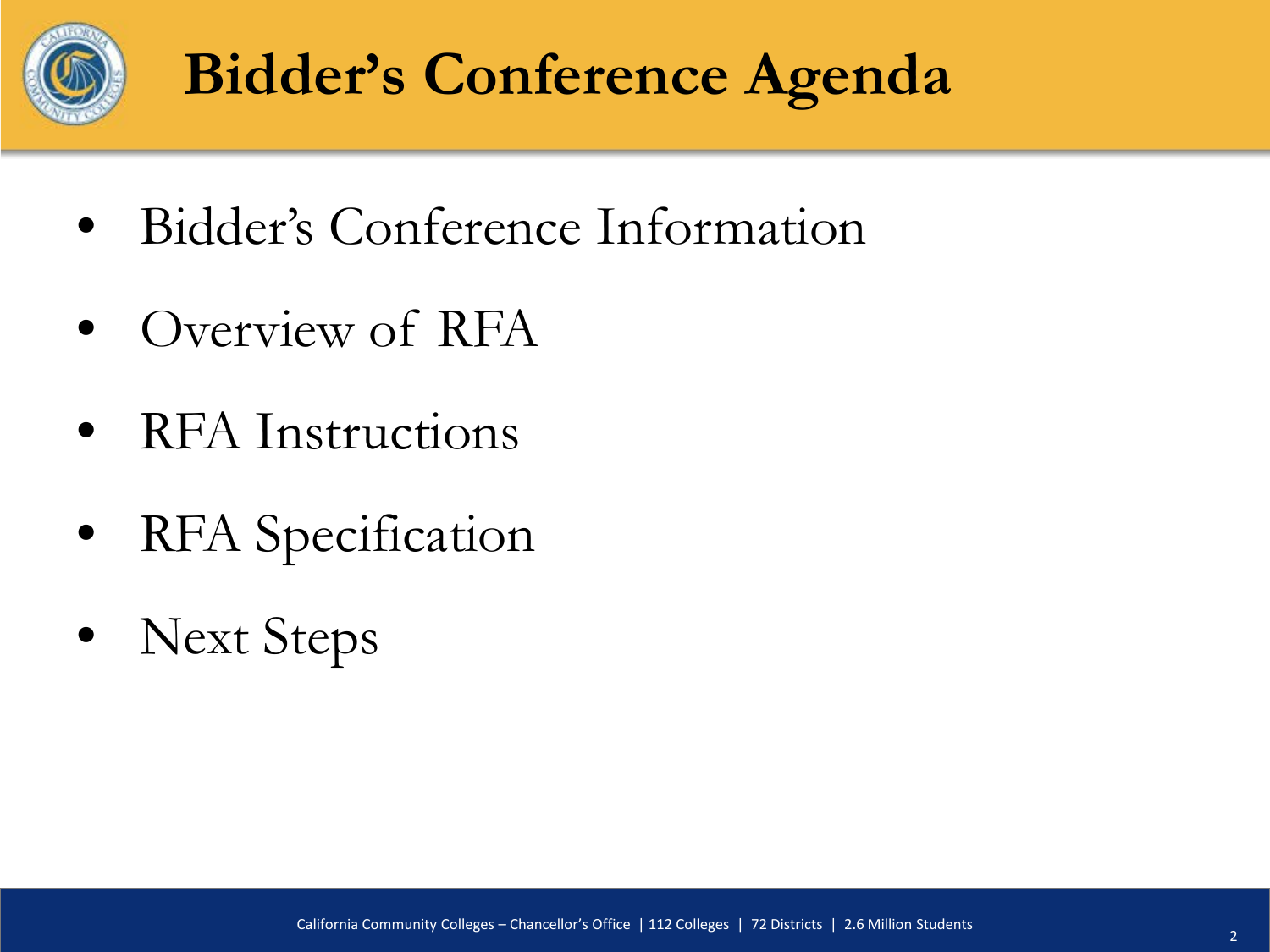

#### **Bidder's Conference Information**

- Bidder's Conference access information: Participants will be muted.
- Please use the chat feature to ask clarifying questions. These questions will be addressed following the webinar.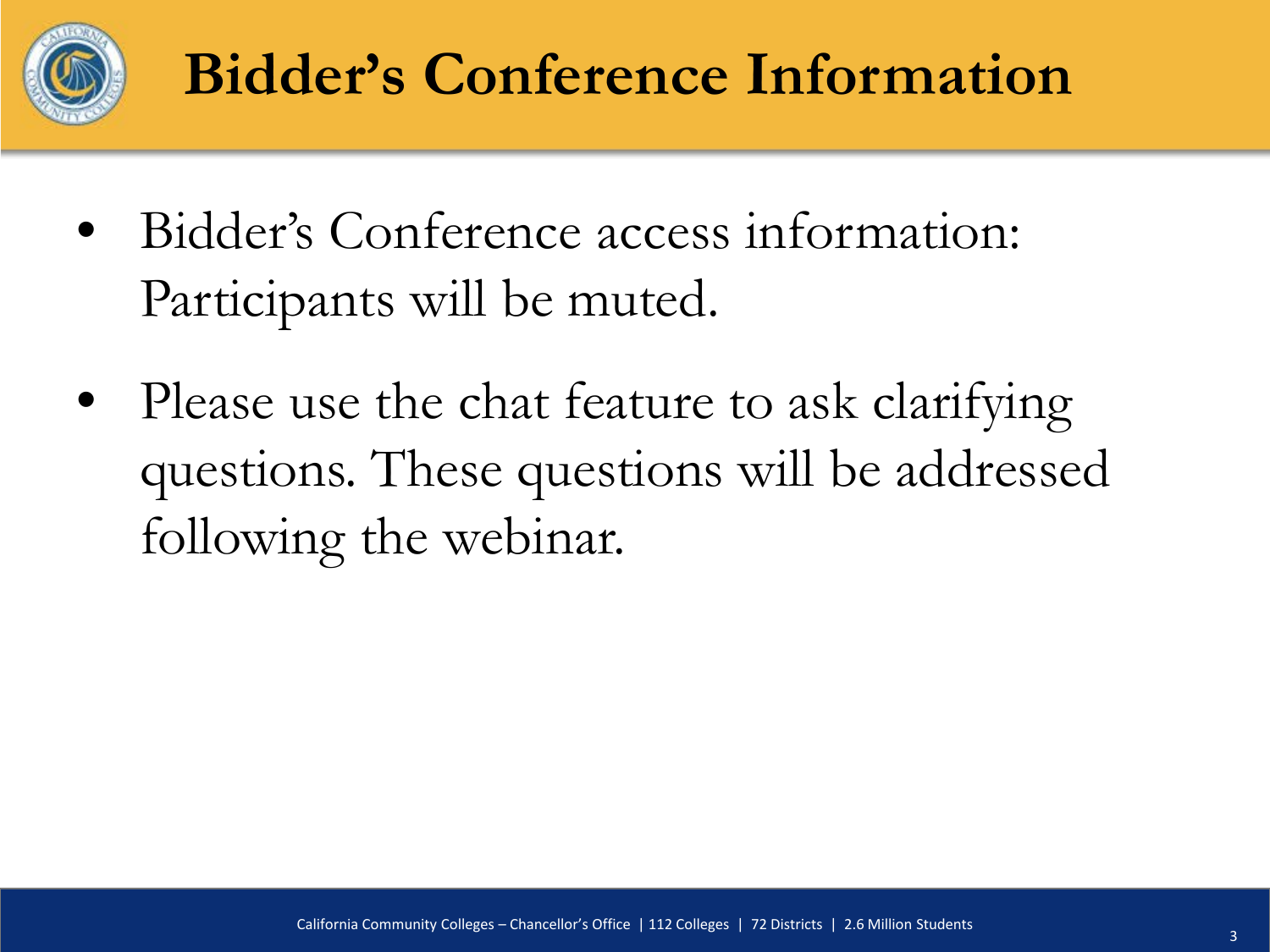

# **Overview of the RFA**

California Community Colleges – Chancellor's Office | 112 Colleges | 72 Districts | 2.6 Million Students <sup>4</sup>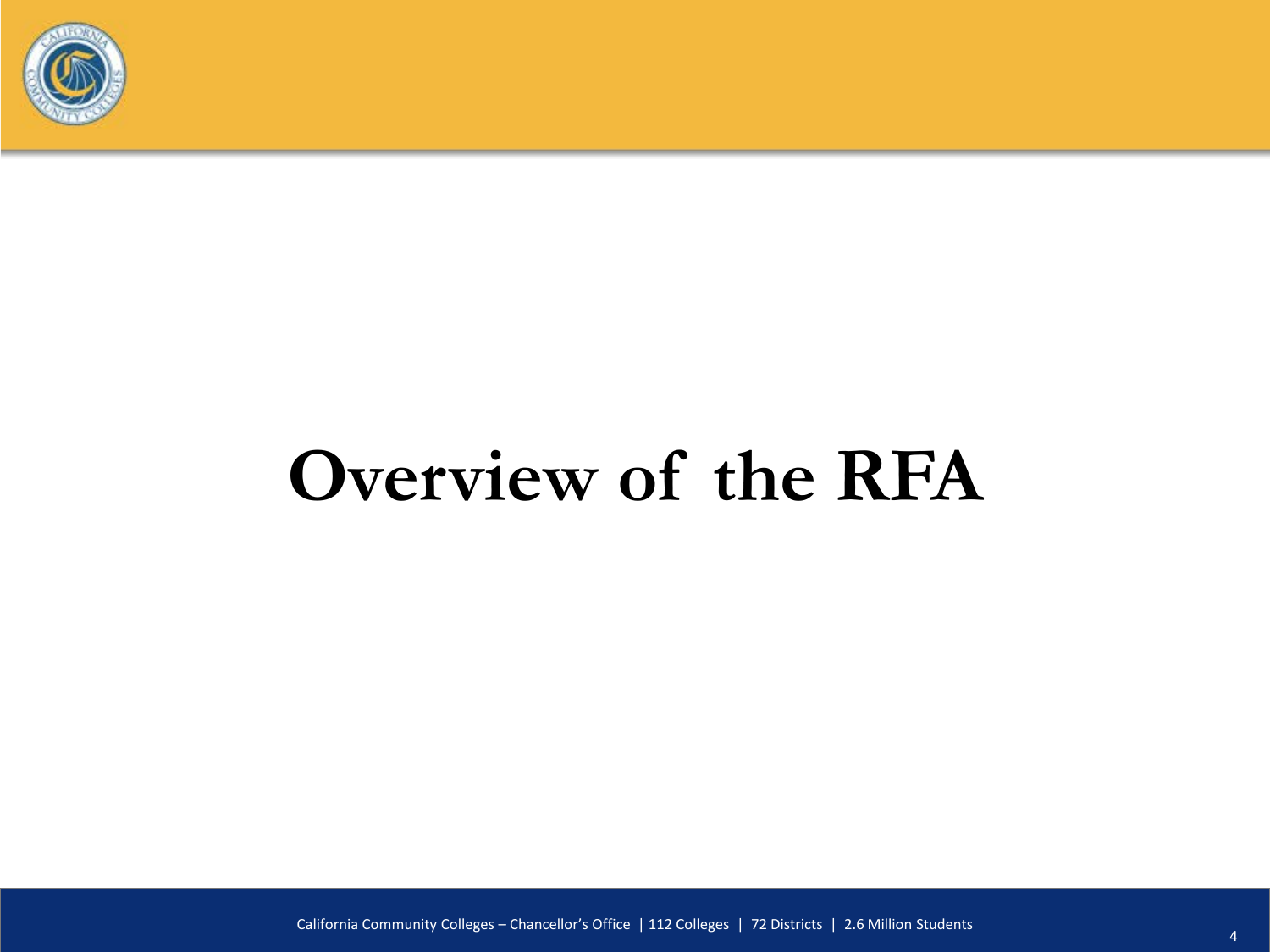

#### **\$10.5 million Available**  (\$250,000 - \$1,000,000 per award)

- **15 - 20** New and Innovative Apprenticeship Grant Awards
- $\blacktriangleright$  January 21, 2016 February 28, 2018
- **No Match Required (employer contribution of 10% is required however, page 3) No Extensions**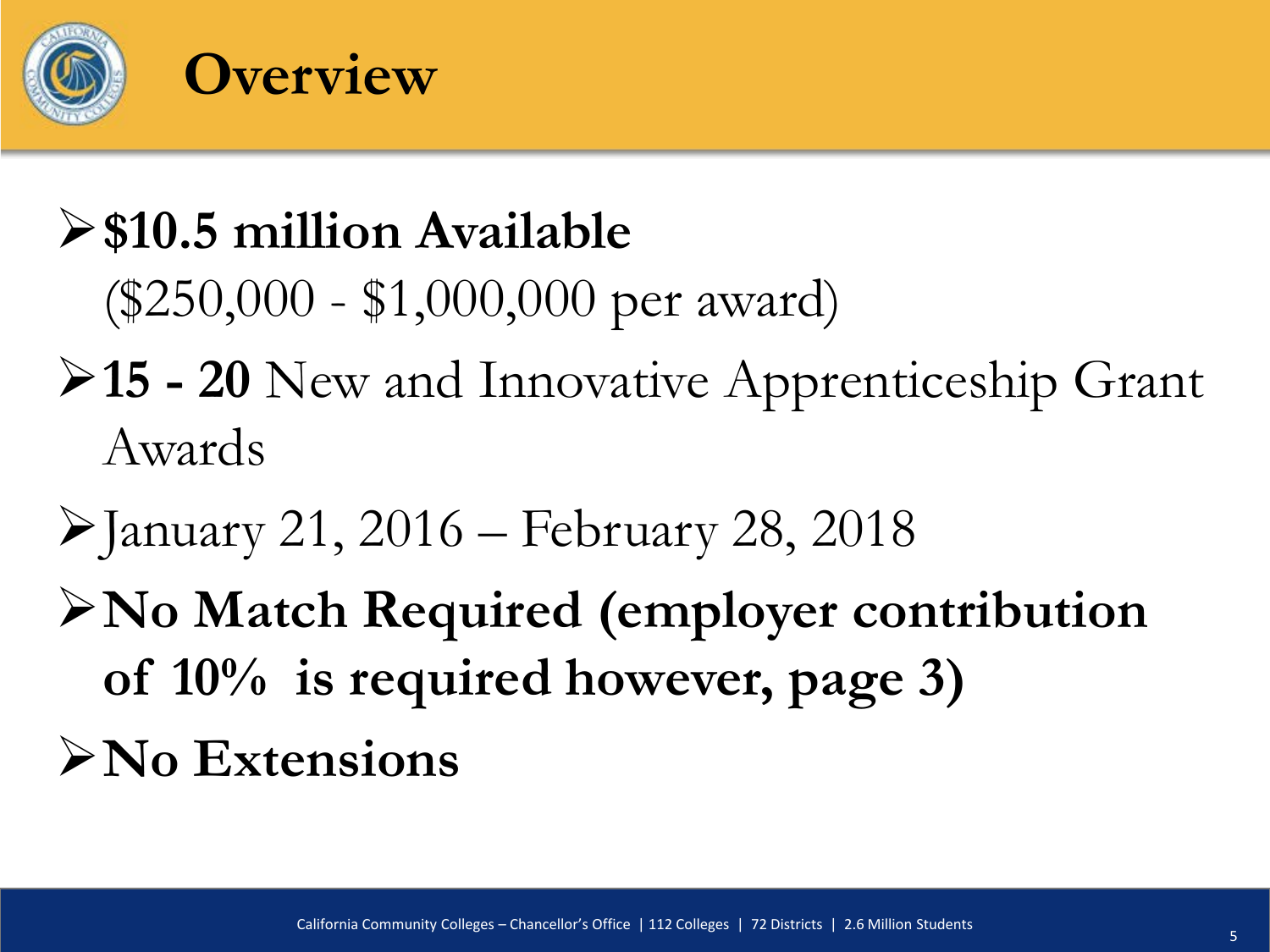

#### **Eligibility: Qualified Applicants & Fiscal Agents**

- California Community Colleges
- California Department of Education (CDE) Local Education Agency's (LEAs)
	- Regional Occupational Centers & Programs
	- Adult Schools
	- County Offices of Education
	- California Public School Districts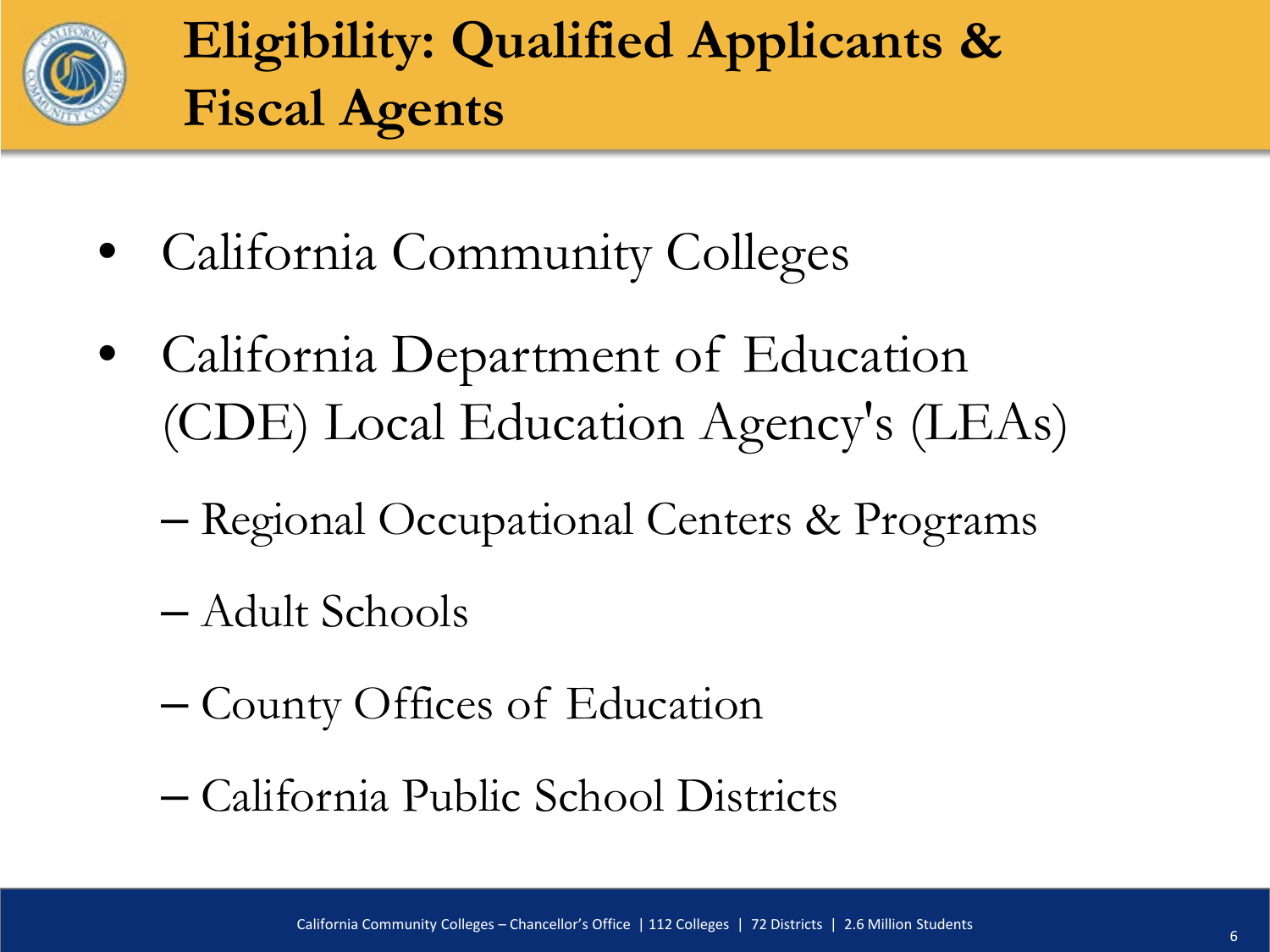

#### **Eligibility:** Scoring and Past Performance

- Applications must obtain a minimum averaged score of 75 to be considered for funding.
- Past performance of grantees on other state grants will be a consideration prior to final selection.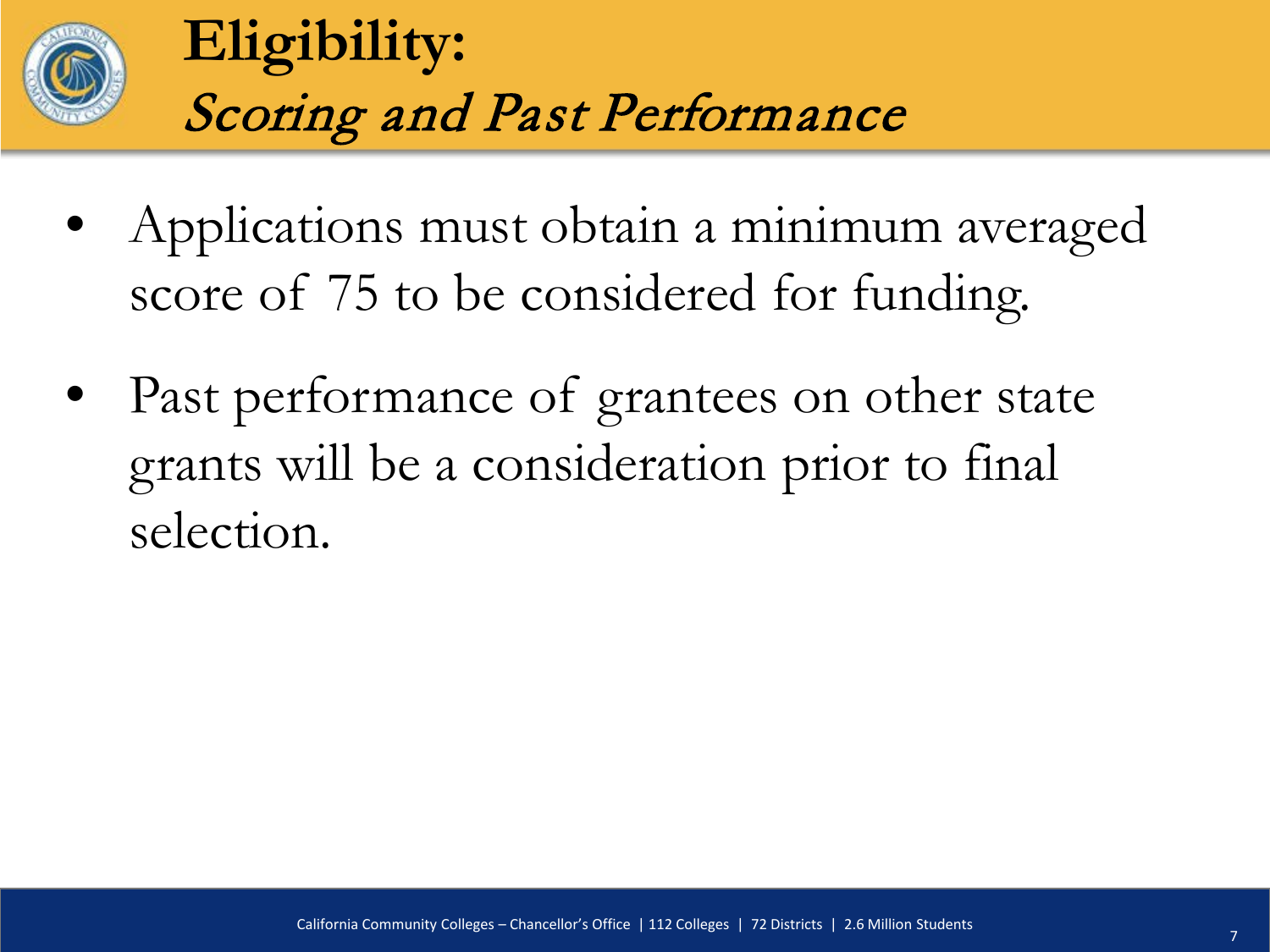

# **RFA Instructions**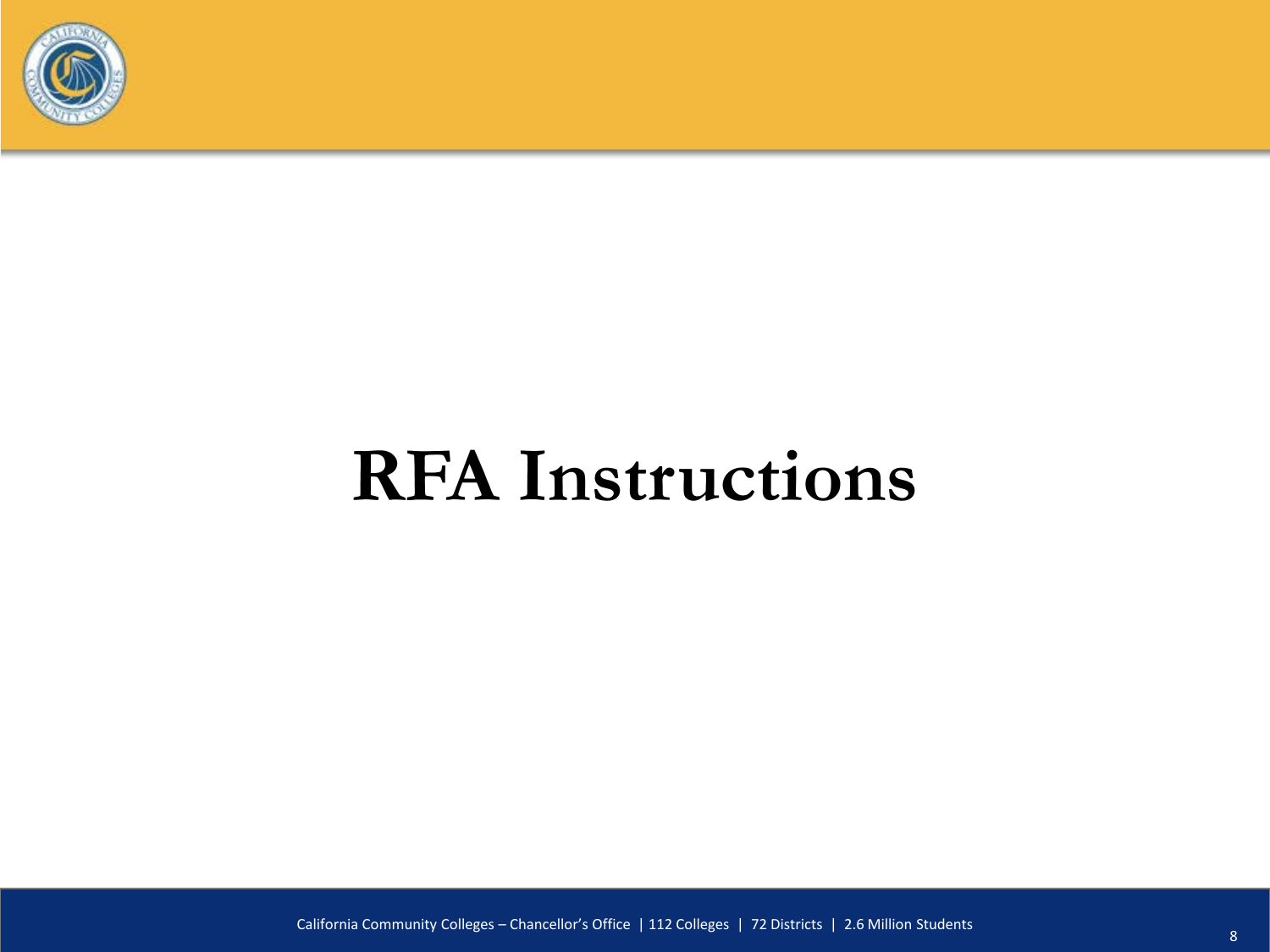

#### **Application Scoring**

| Section                                                               | <b>Maximum Points</b> |
|-----------------------------------------------------------------------|-----------------------|
| Need                                                                  | 15                    |
| Response to Need                                                      | 20                    |
| Annual Work plan                                                      | 15                    |
| Application Budget Summary/<br><b>Application Budget Detail Sheet</b> | 10                    |
| Project Management                                                    | 20                    |
| Dissemination                                                         | 5                     |
| Feasibility of the Project                                            | 15                    |
| <b>Total Points</b>                                                   | 100                   |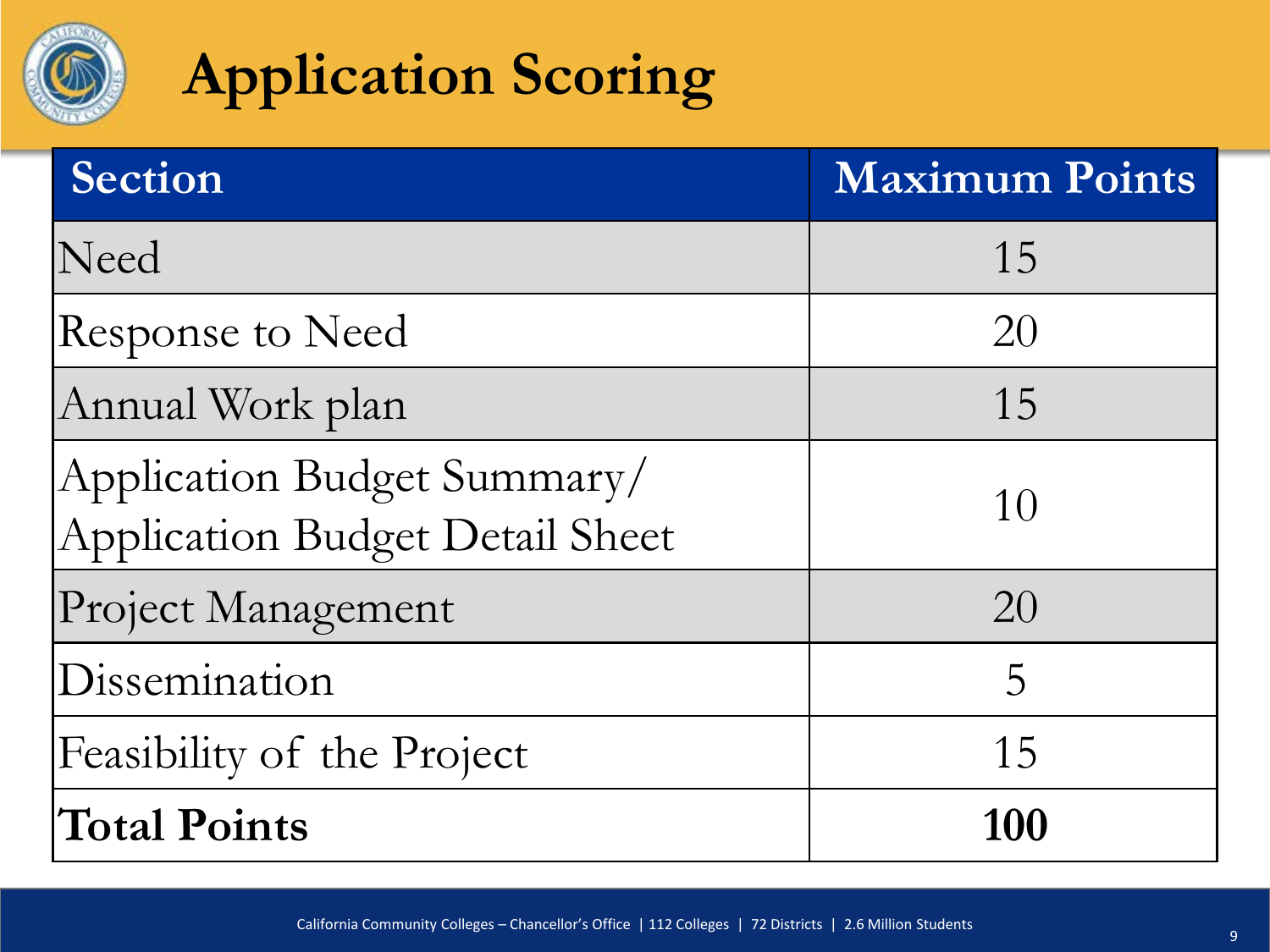

## **Causes of Application Rejection**

- It is received after the due date or sent to the wrong e-mail address.
- All required application documents are not submitted in a single e-mail.
- Contains facsimiles of forms and has changed language on those forms.
- Narrative sections exceed the page limit.
- The RFA Specification Number is not correct on all the documents.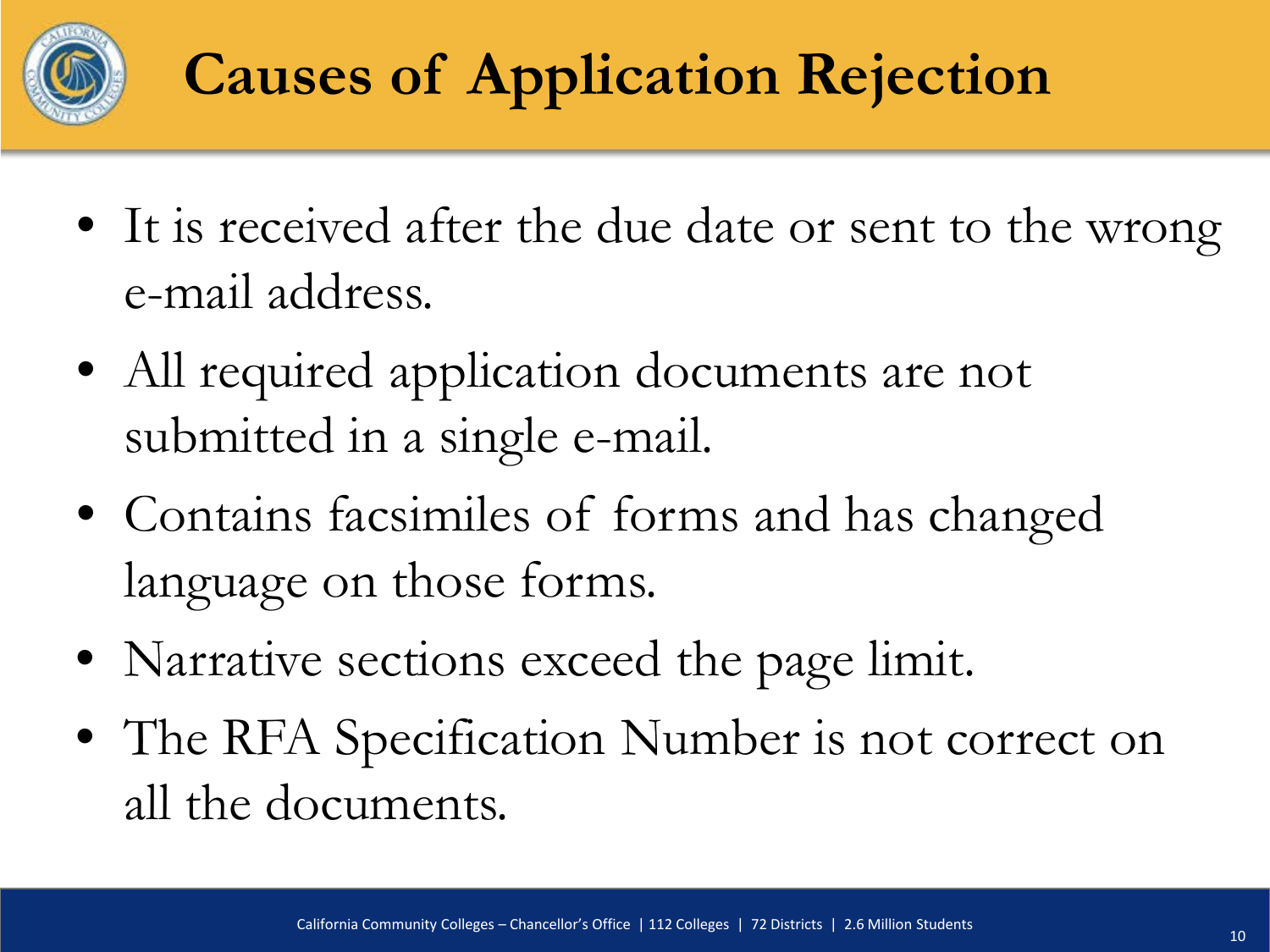

#### **Application Sections**

- Cover Letter
- Contact Page
- **Application Abstract** (1-page limit)
- Table of Contents
- **Need** (5-page limit)
- **Response to Need** (7-page limit)
- **Annual Workplan**
- Application Budget Summary/Application Budget Detail Sheet
- **Project Management Plan** (5-page limit*)*
- **Dissemination (1 page limit)**
- Feasibility of Project
- Out-of-State Travel Form(s) *(if requested)*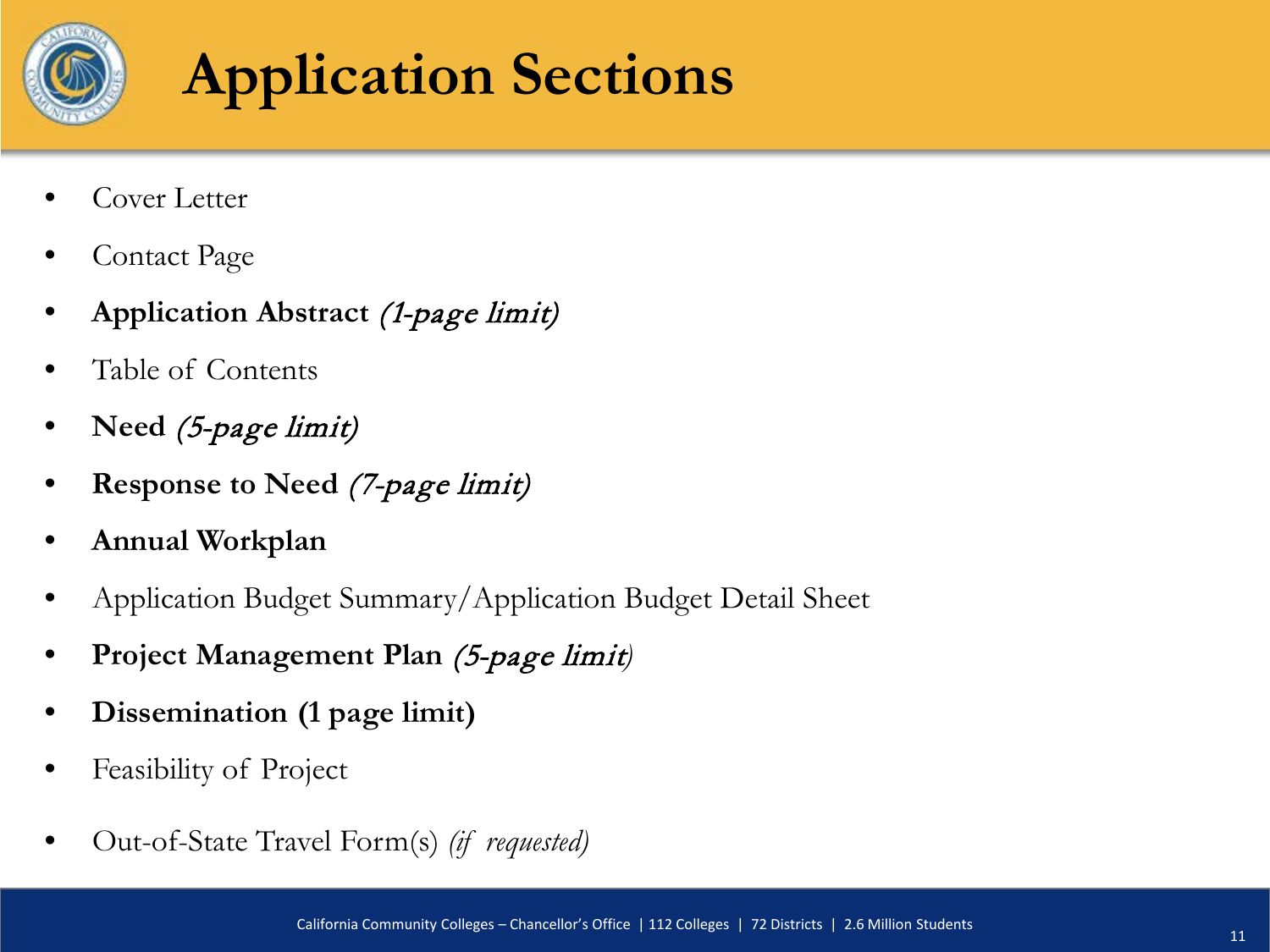

## **Application Formatting**

- 1" margins
- Single or double spaced
- 12 pt. Arial font
- Keep to narratives page limits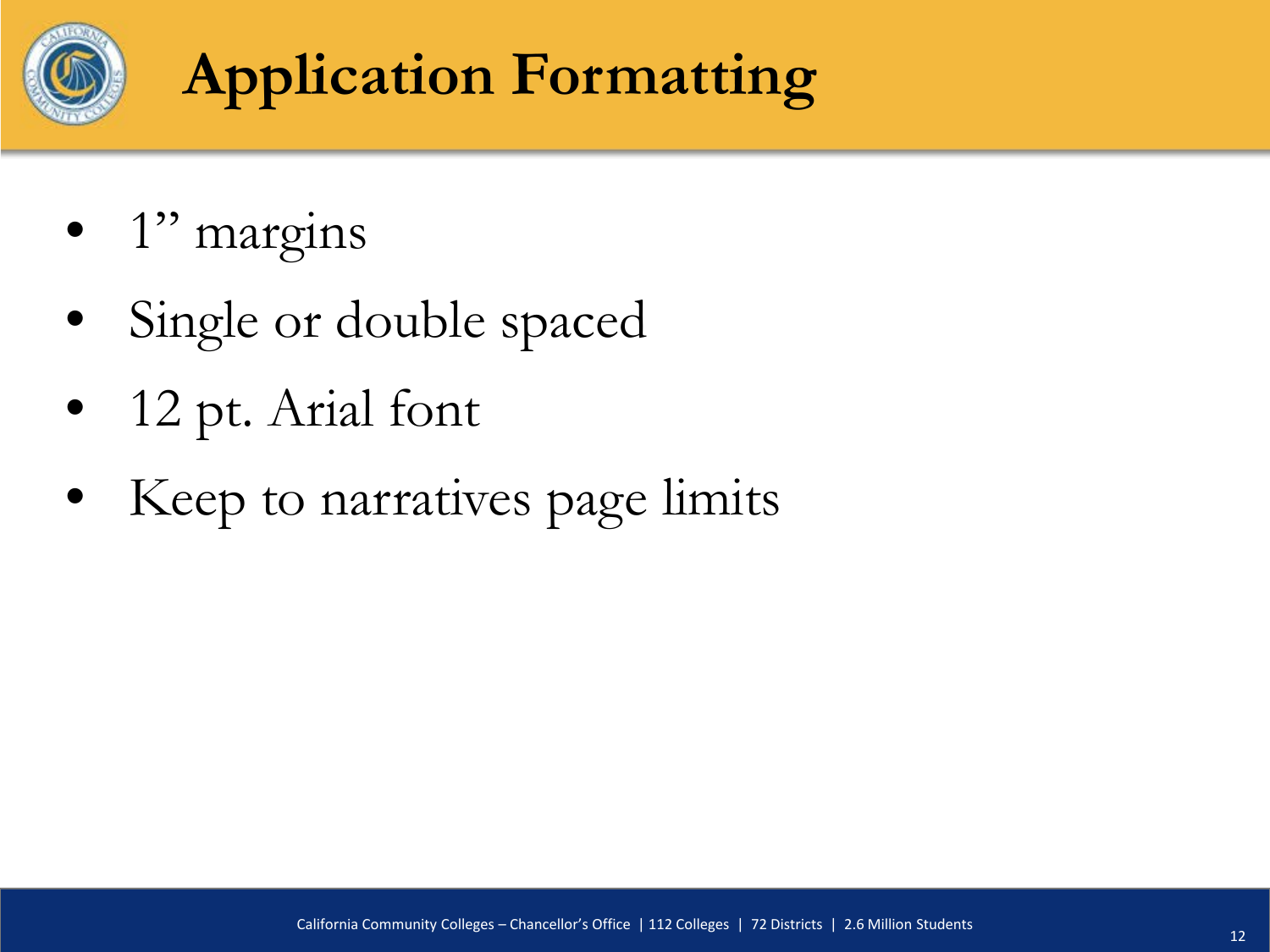

#### **Submission Information**

**Due date: 5pm, Friday, November 6, 2015 Email address: apprenticeship@cccco.edu Subject line: CAIRFA2015-16NewPrograms Format: Single pdf, no larger than 10mb**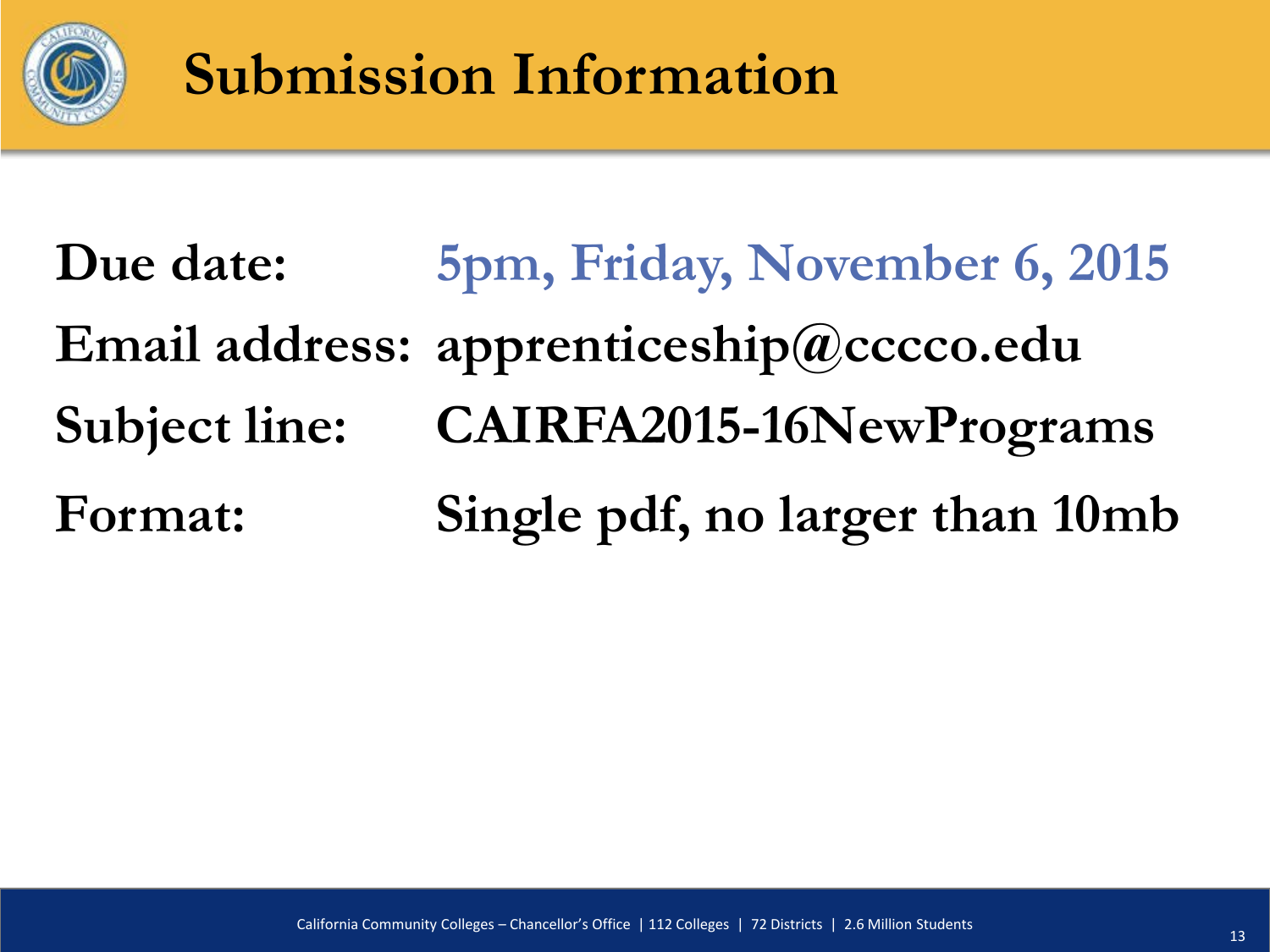

#### **Appendices**

- - **Appendix A:** Article I: Program Specific Legal Terms and Conditions. Article II: Standard Legal Terms & Conditions
- **Appendix B:** Application Forms
- 
- 
- 
- Appendix F: Resources
- **Appendix C:** Application Templates • **Appendix D:** Guidelines, Definitions and Allowable
	- Expenditures
- Appendix E: Common Metrics and Accountability Measures
	-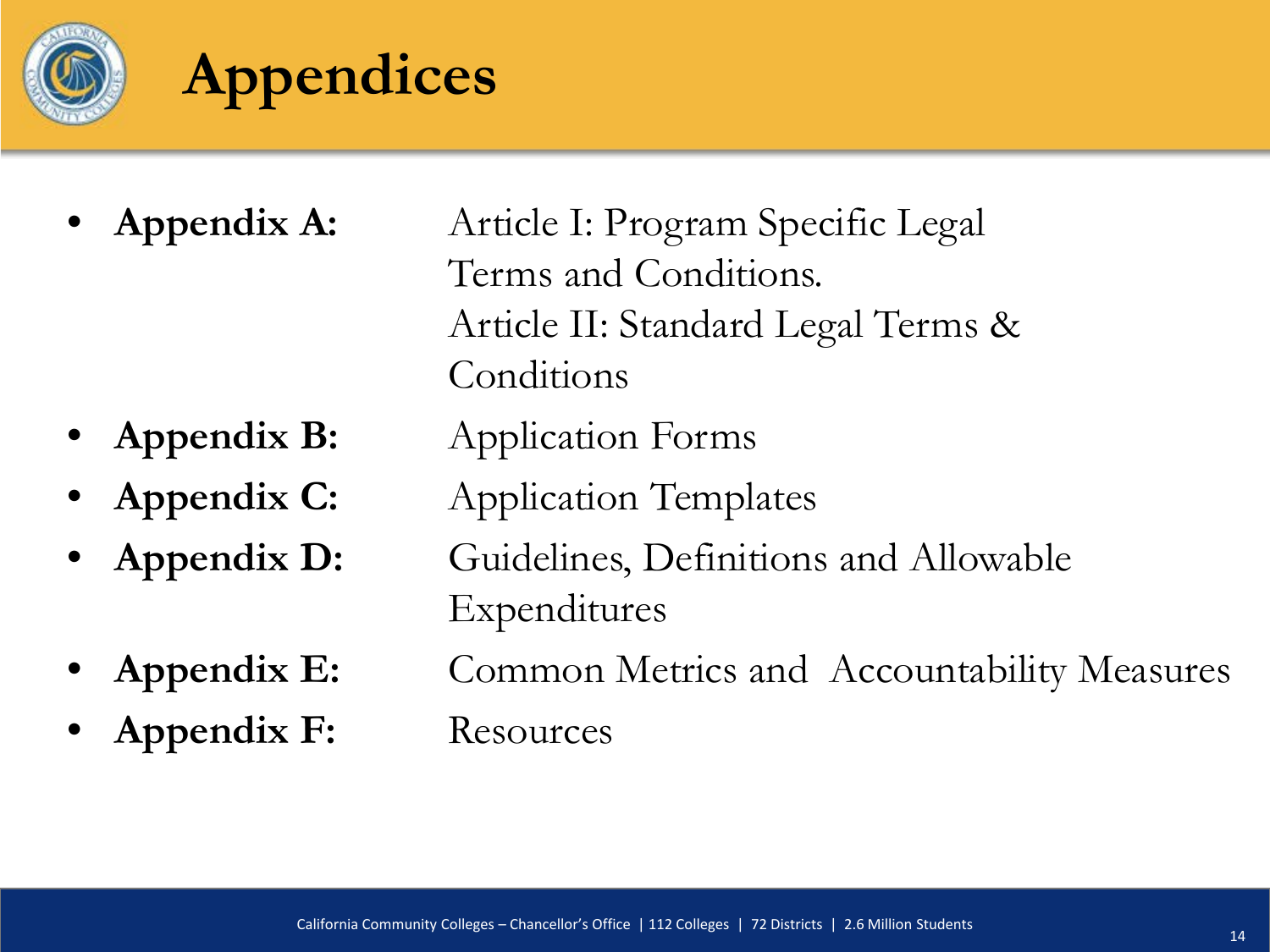

# **RFA Specification**

California Community Colleges – Chancellor's Office | 112 Colleges | 72 Districts | 2.6 Million Students 15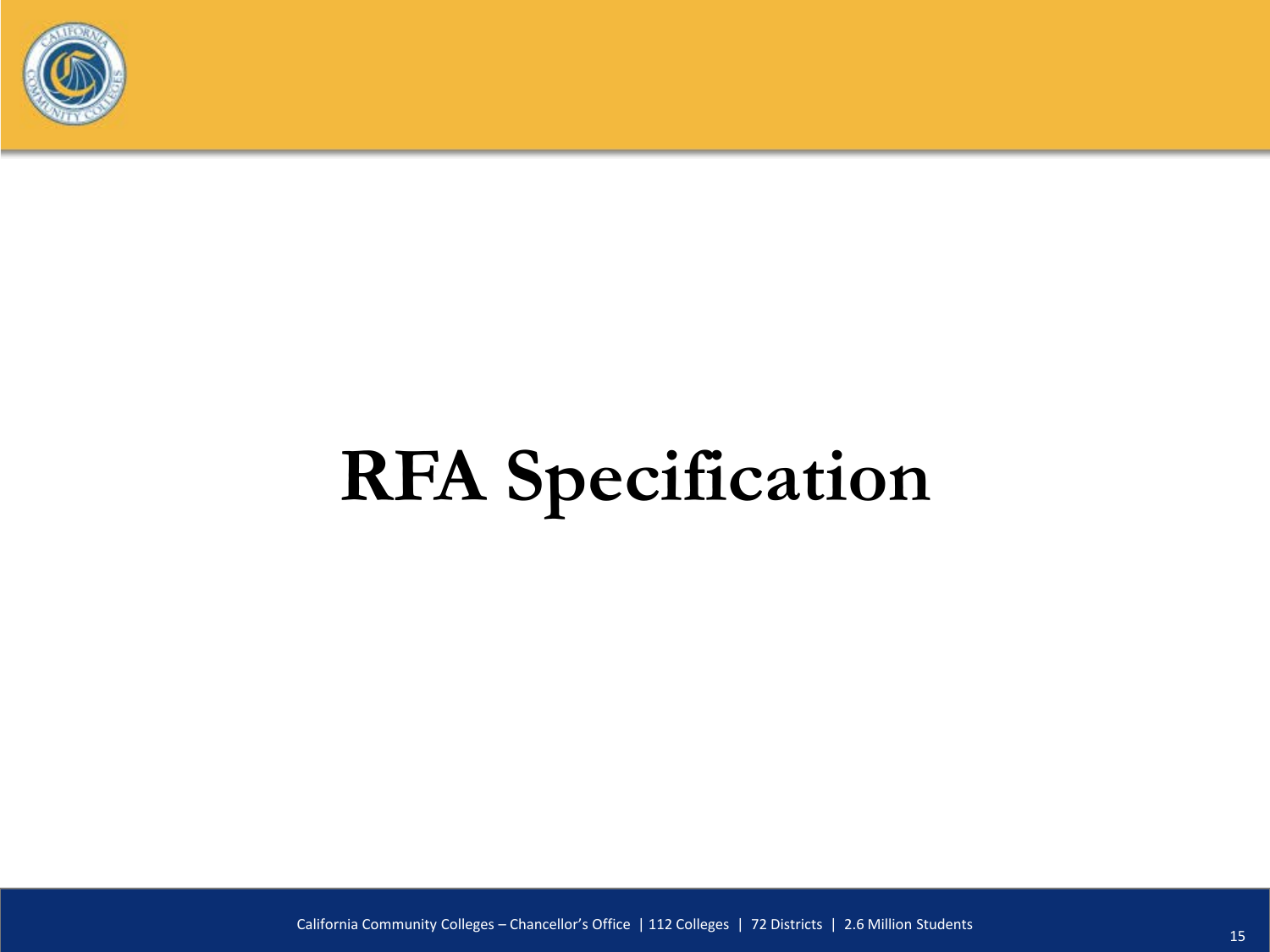

- Describe the local, regional, or statewide need for the intended apprenticeship program
- Describe any labor market information (LMI) that supports the identified need, using LMI data, employer information on expected new hires, retirements and/or identified training needs for new or incumbent workers.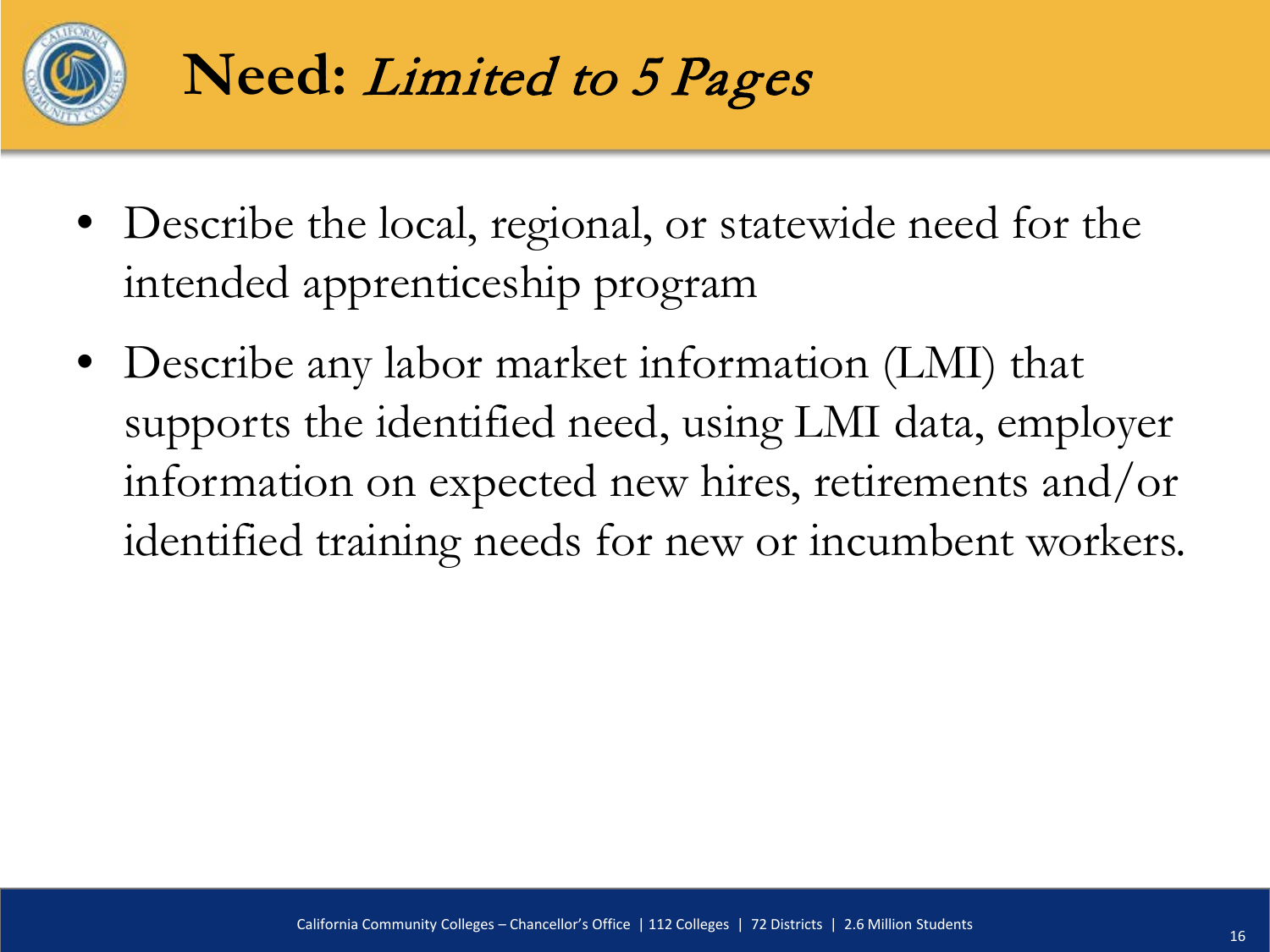

Response to Need should describe:

- General approach to the creation and implementation of an apprenticeship program
- The plan should detail how the applicant will address:
	- How the needs specified will be addressed; and
	- How it will accomplish all of the Objectives and Outcomes listed on page 3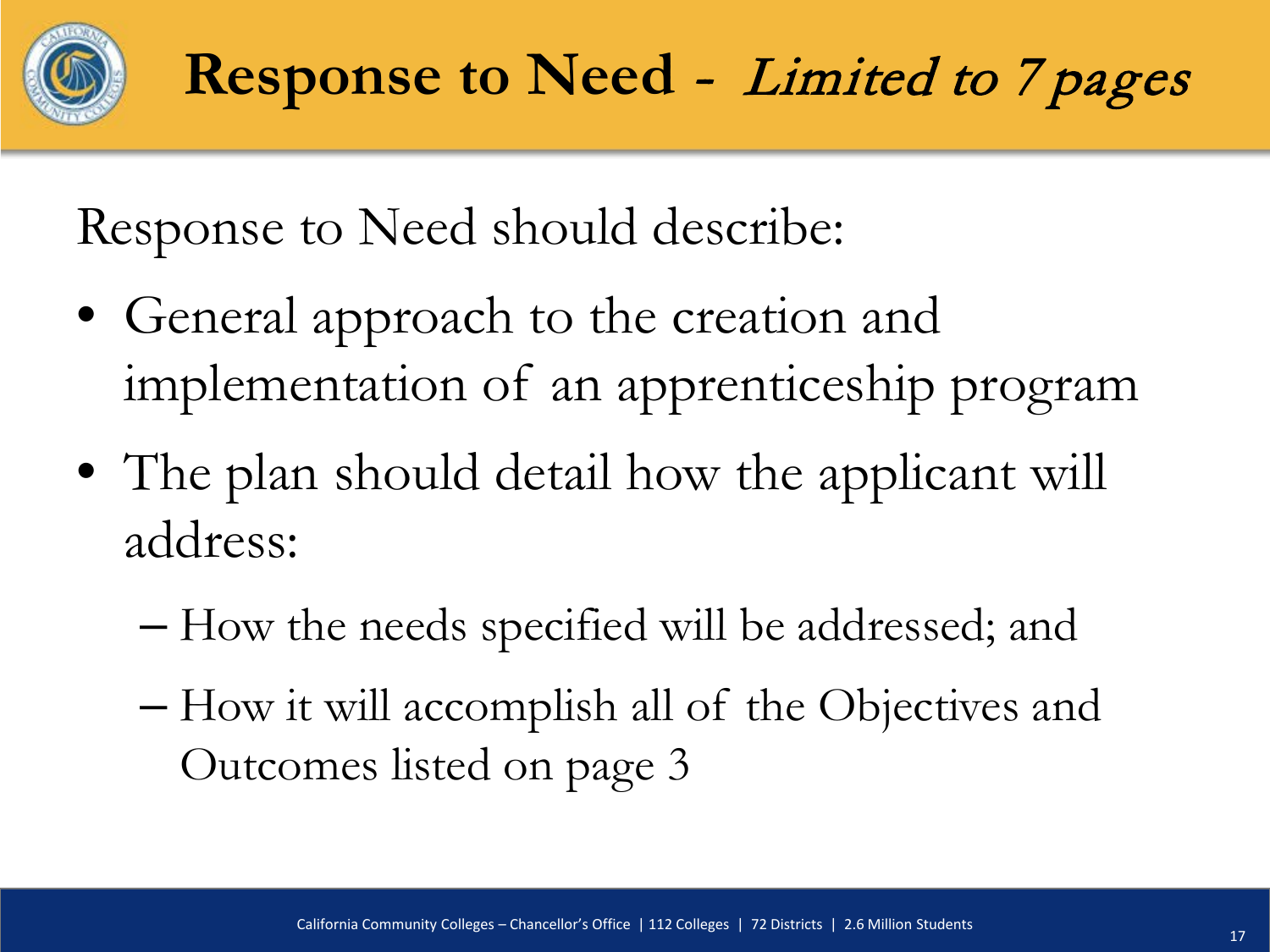

#### **Annual Work Plan**

#### Annual Work Plan:

- Insert the Objectives of the application
- Should map to the 'Response to Need' narrative.
- Describes each Objective's activities (including the outcomes, timelines, and responsible persons associated with each activity).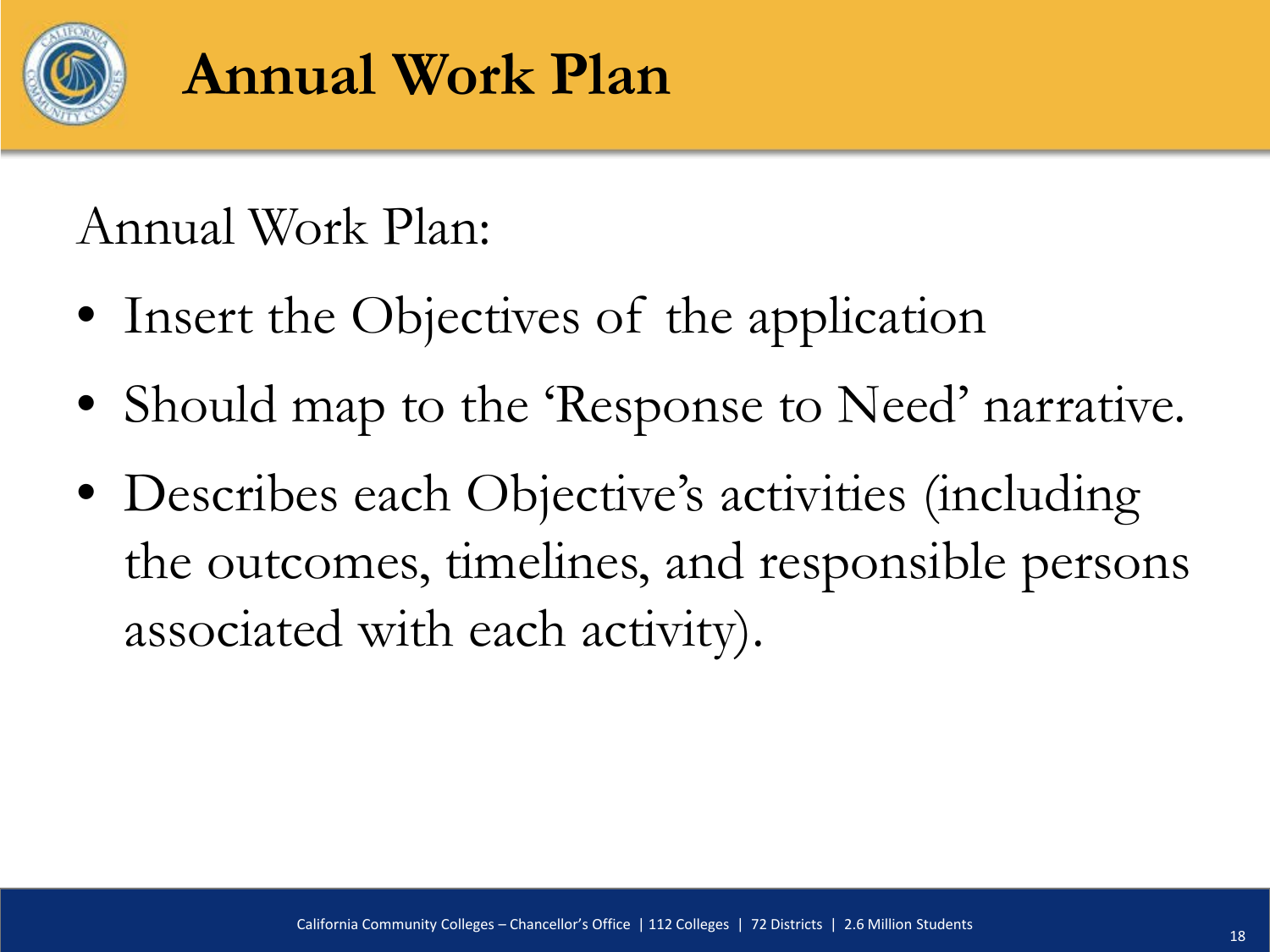

**Project Management Plan:**  Limited to 5 Pages

Project Management Plan should describe:

- Narrative outlining the management structure, who will be responsible for which area, etc.
- Their ability to effectively manage the funding (invoicing, payments received/disbursed, etc.)
- An organizational chart (does not count against 5 page limit)
- Intent to participate letters from potential employers (does not count against the 5 pages limit)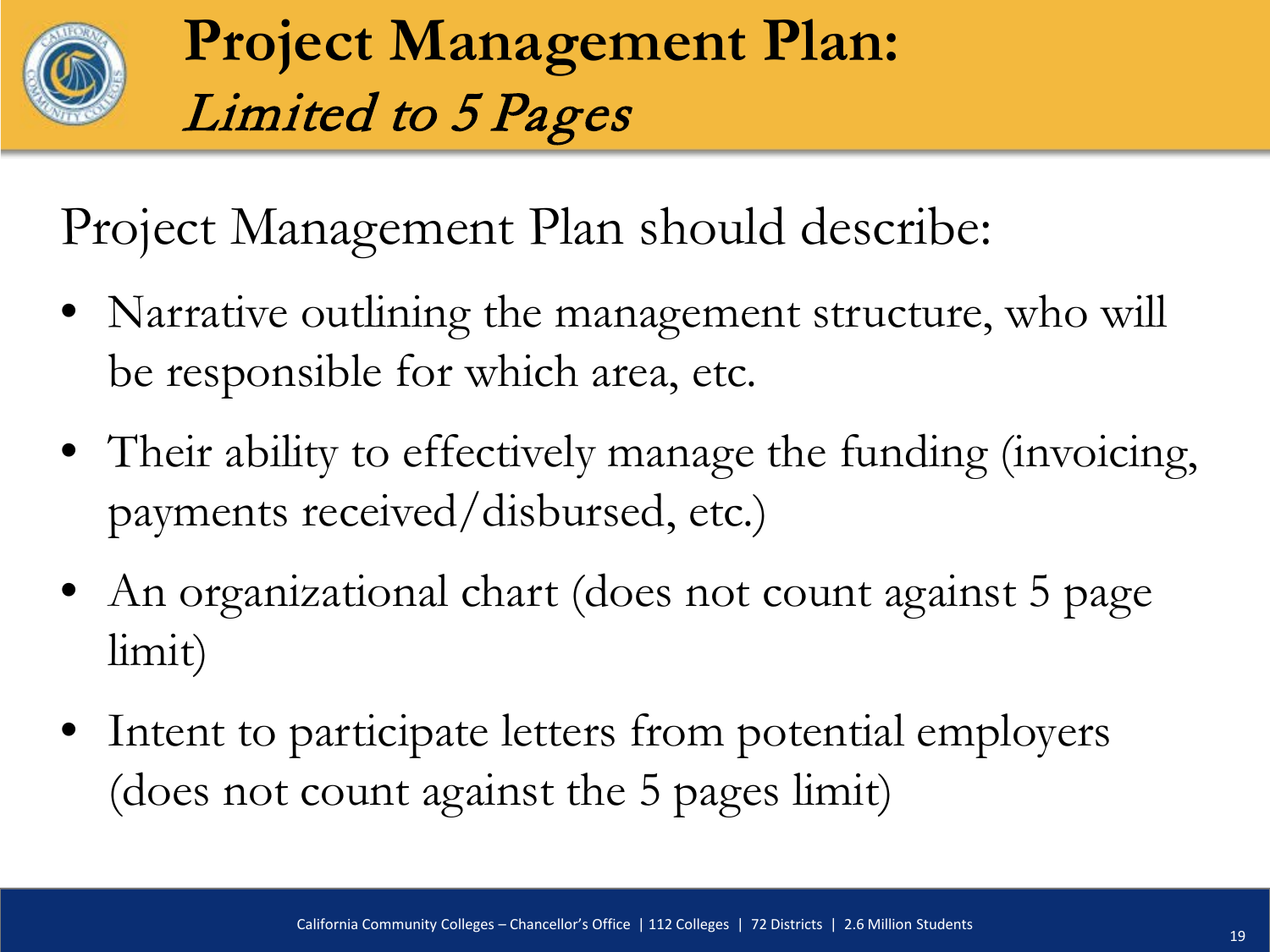

• Describe how the project director will disseminate products to all partner individuals and organizations. Project staff is encouraged to disseminate their findings and work products through State and regional venues.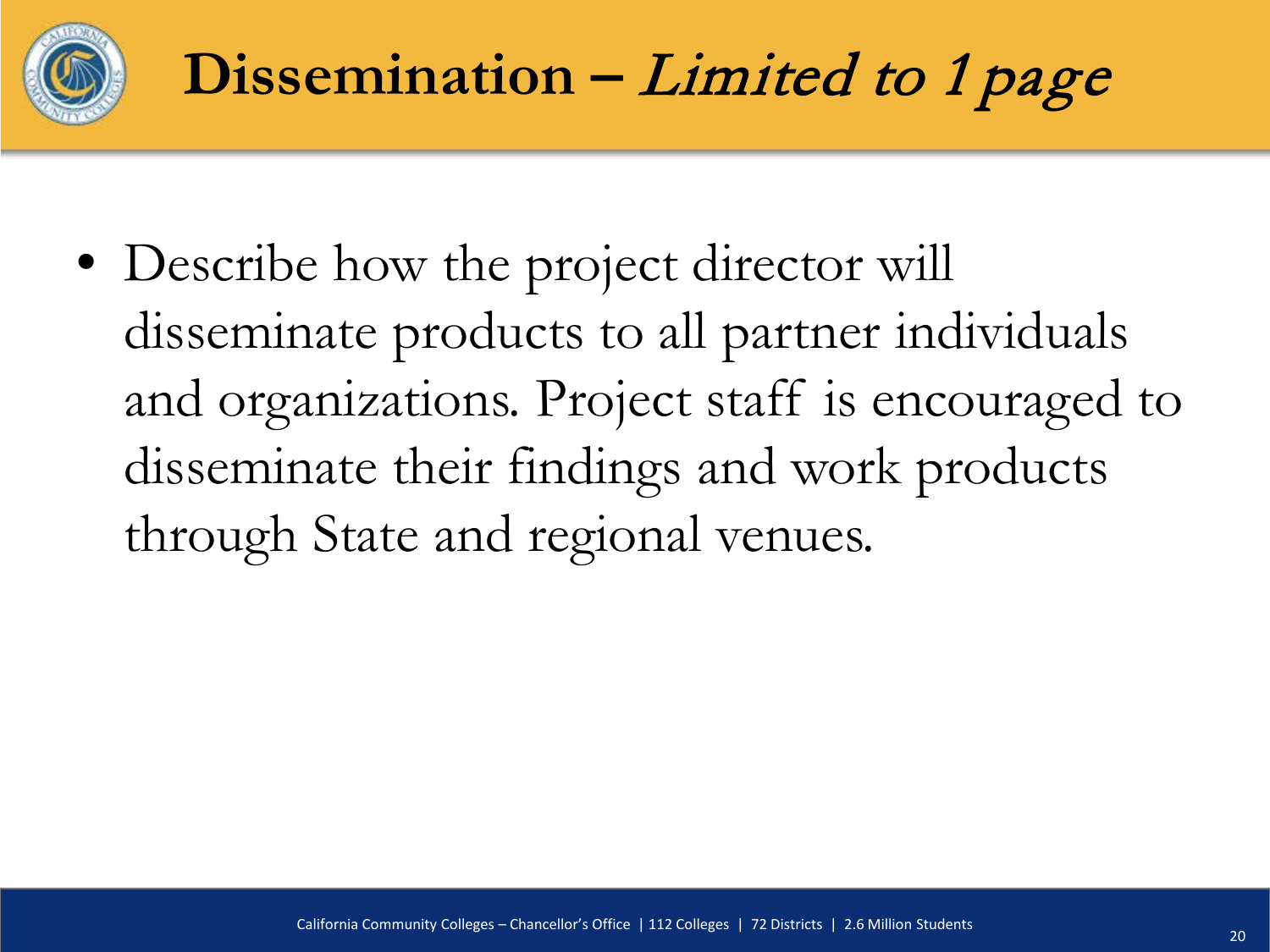

## **Feasibility of the Project**

- This is not a category to be addressed separately in the application, but rather is a rated area on the scoring sheet.
- Intent is for the reviewer of the application to judge the cohesiveness and viability of the project.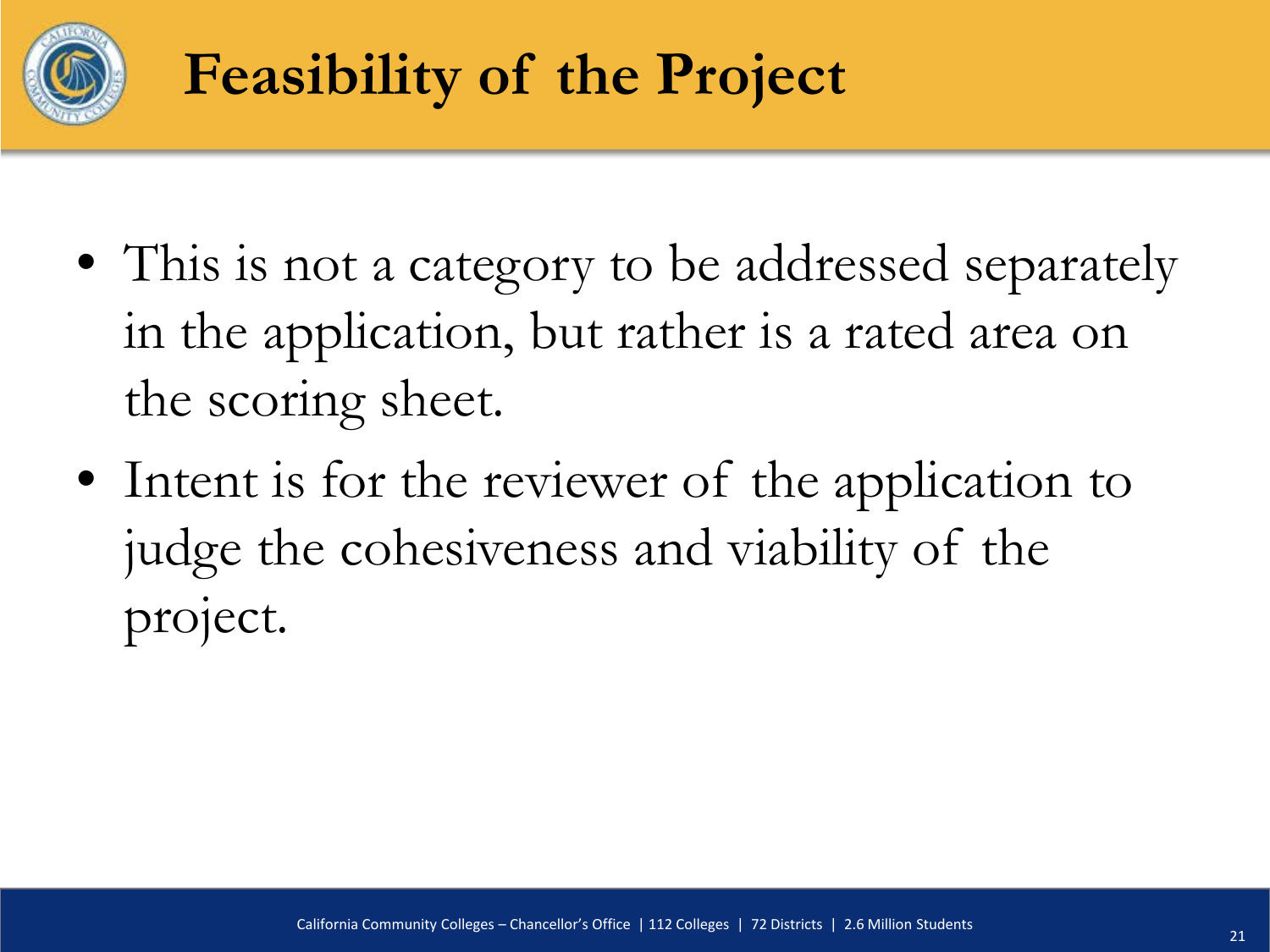

- **April 25** Quarterly Year-to-Date Expenditure and Progress Report due
- **July 25** Quarterly Year-to-Date Expenditure and Progress Report due
- **October 25** Quarterly Year-to-Date Expenditure and Progress Report due
- **January 25** Quarterly Year-to-Date Expenditure and Progress Report due
- **April 30, 2018** Final Claim of Expenditures and Final Report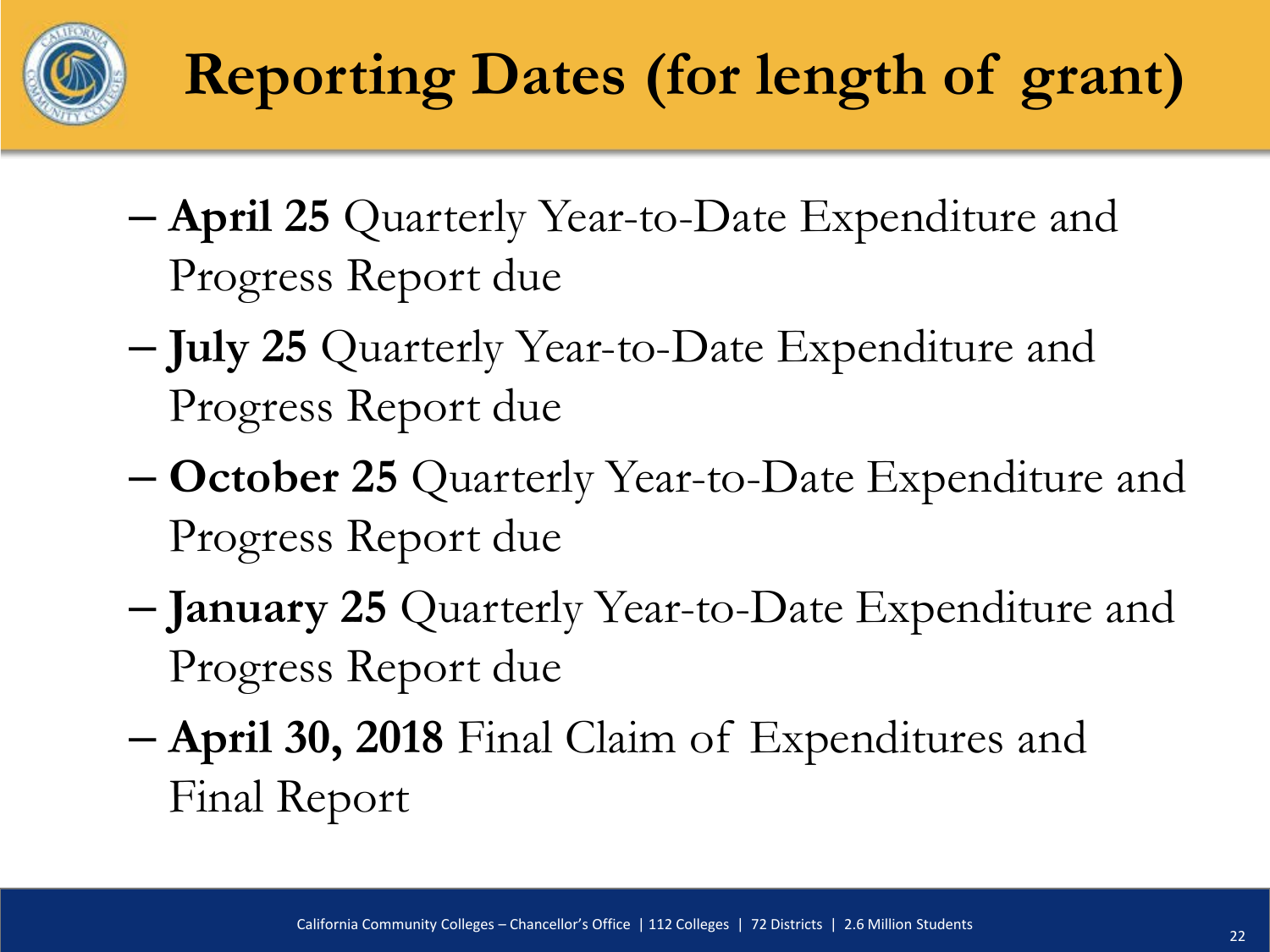

# **Next Steps**

California Community Colleges – Chancellor's Office | 112 Colleges | 72 Districts | 2.6 Million Students <sup>23</sup>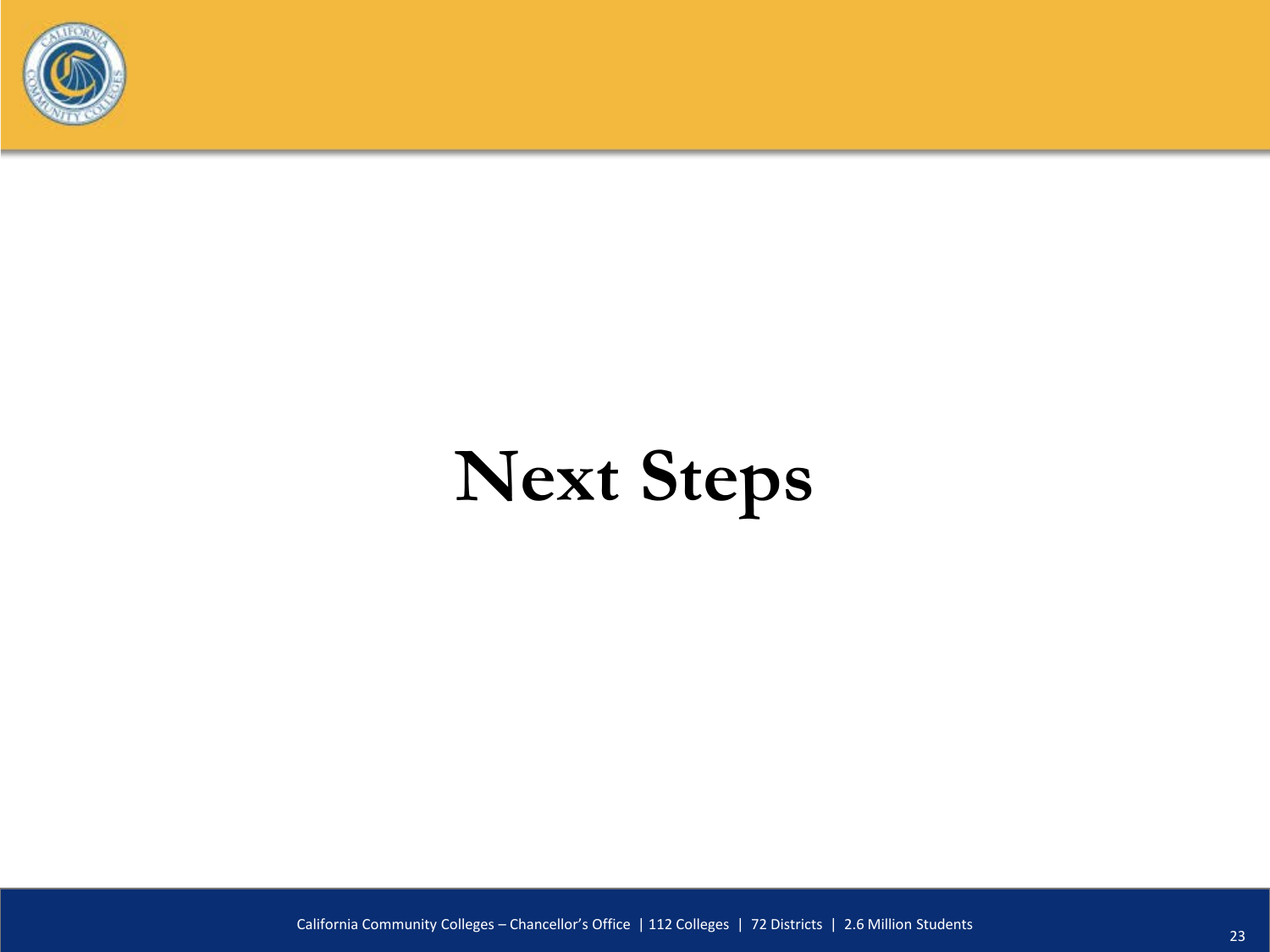

#### **Calendar of Key Dates**

**September 10, 2015** RFA Released

**September 17, 2015** Bidder's Conference

**December 4, 2015** Appeal Deadline **February 28, 2018** Grant End Date

**October 16, 2015** Deadline to submit content/technical questions about the RFA **November 6, 2015** Deadline for submitting application November 20, 2015 Notification of Intent to award **January 19-20, 2015** Board of Governors Approval **January 21, 2016** Grant Commencement **April 30, 2018** Final report and expenditures due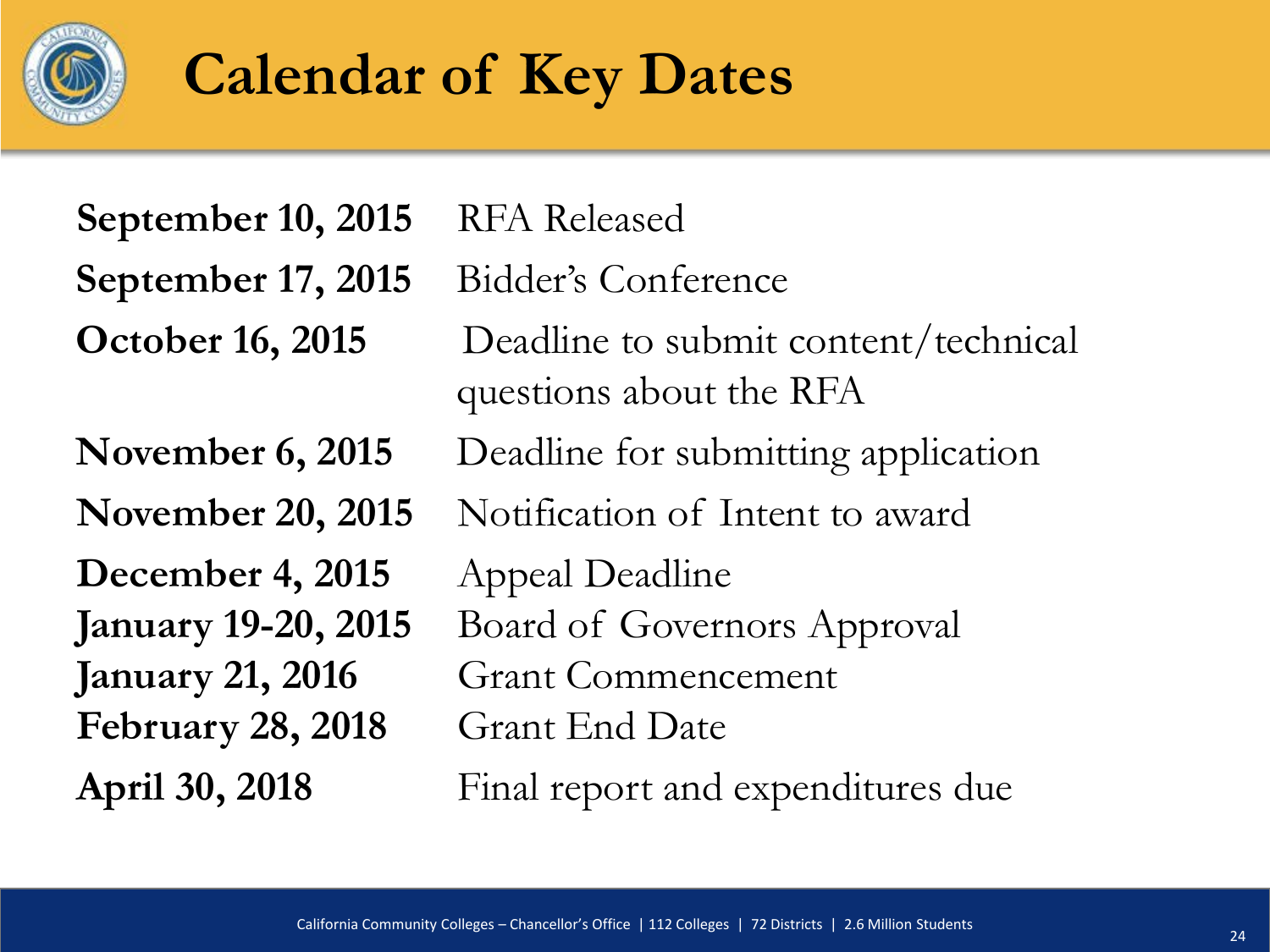

## **Bidder's Conference Follow-up**

- Questions answered on this webinar will be posted on the Chancellor's Office website by September 24, 2015
- No additional technical or content related questions will be accepted after October 16, 2015
- All inquiries to **[apprenticeship@cccco.edu](mailto:apprenticeship@cccco.edu?subject=RFA%20New%20Innovative%20Question)**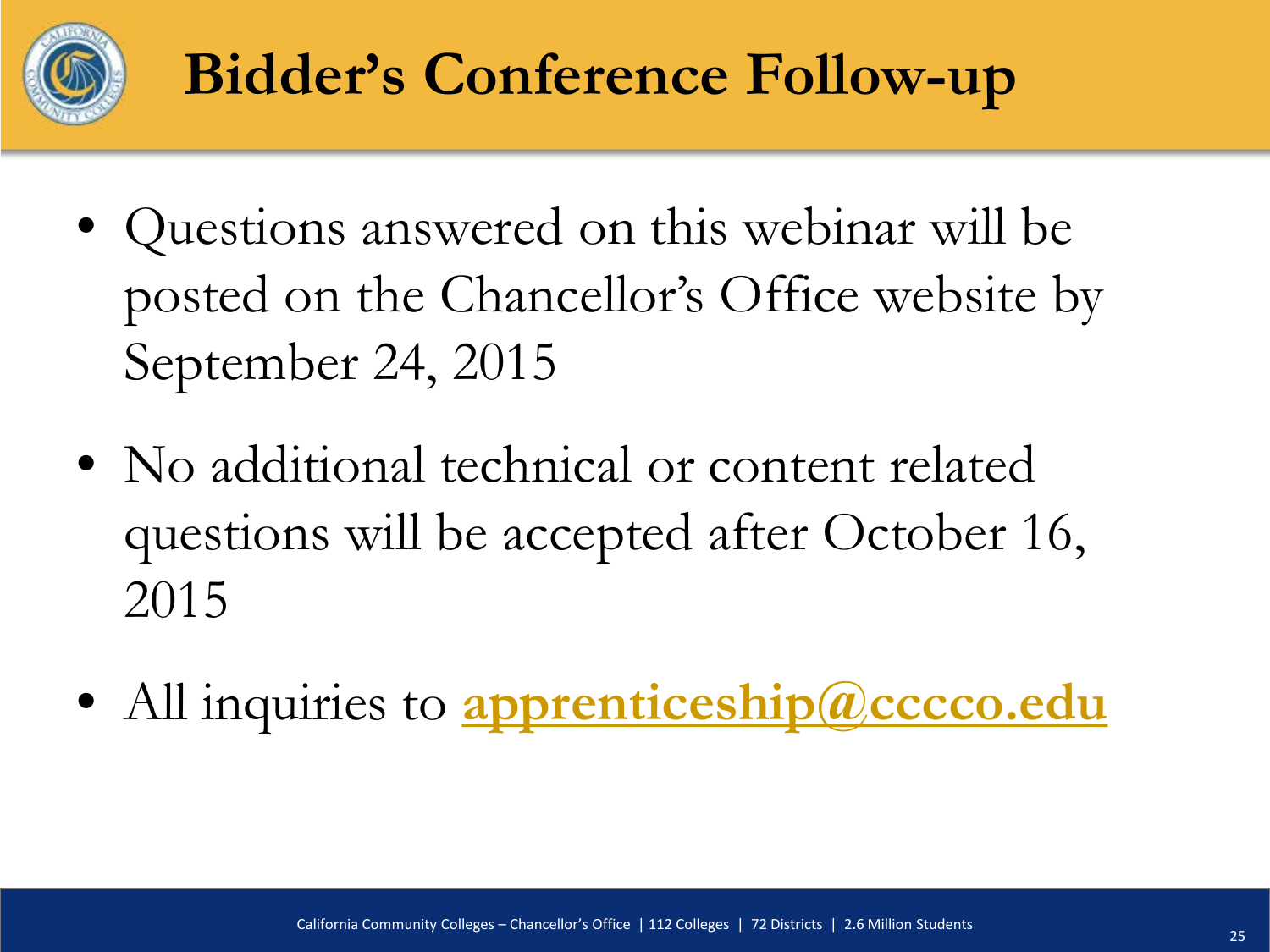

#### **RFA Clarification**

If any ambiguity, conflict, discrepancy, omission, or other error in this RFA is discovered, immediately notify the Chancellor's Office of the error and request a written modification or clarification of the document.

A clarifying addendum will be given to all parties who have obtained the RFA, without divulging the source of the request. Insofar as practical, the Chancellor's Office will give such notice to other interested parties, but the Chancellor's Office shall not be responsible for failure to do so.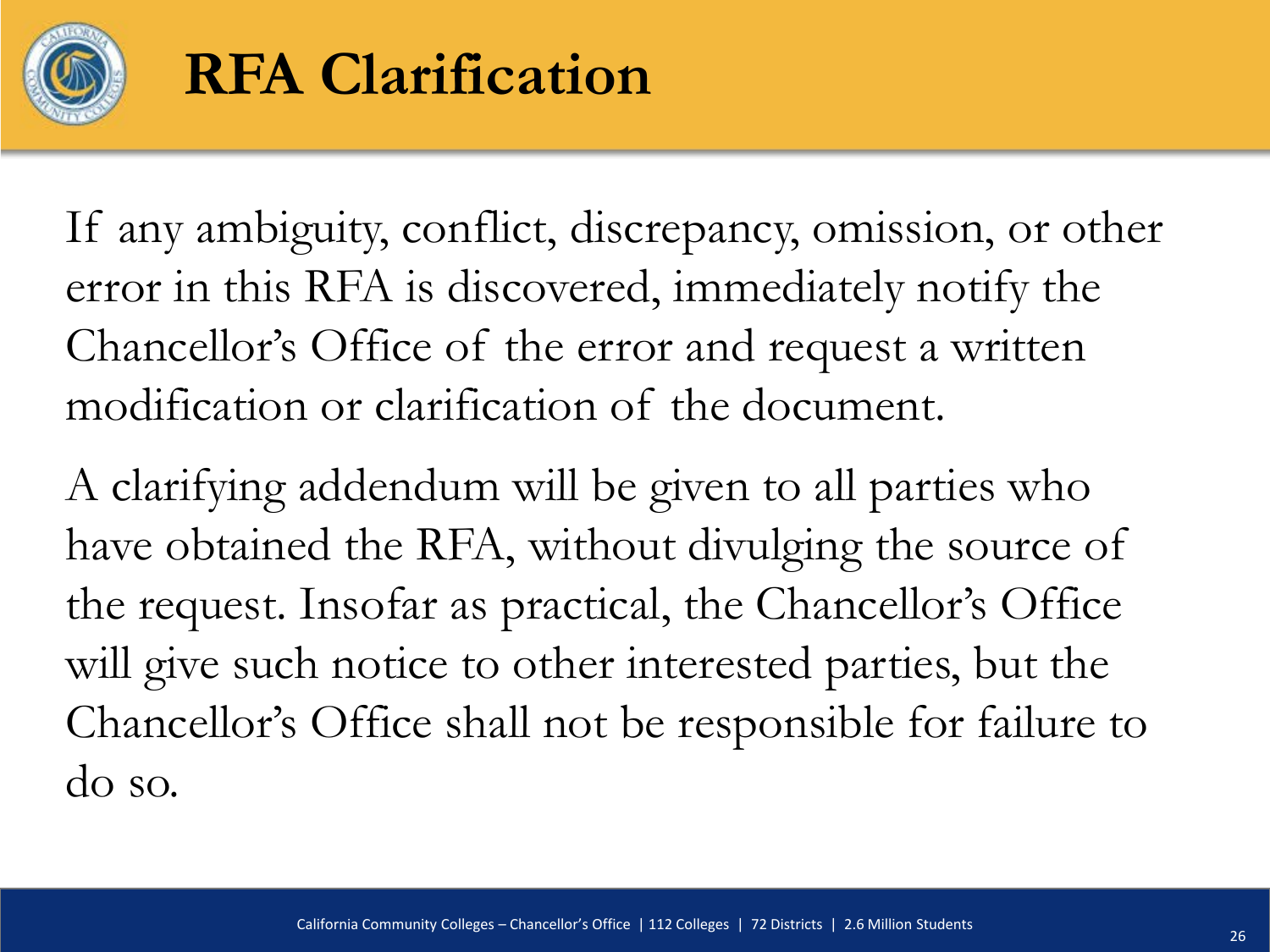

#### **Contact Information**

Contact for RFA Instructions and/or Specification:

**John Dunn [jdunn@cccco.edu](mailto:jdunn@cccco.edu) or Nick Esquivel [nesquivel@cccco.edu](mailto:nesquivel@cccco.edu)**

Webinar Archives:

[Click here to access the Webinar Archives](http://extranet.cccco.edu/Divisions/WorkforceandEconDev/WEDDRFAs/CaliforniaApprenticeshipInitiative.aspx)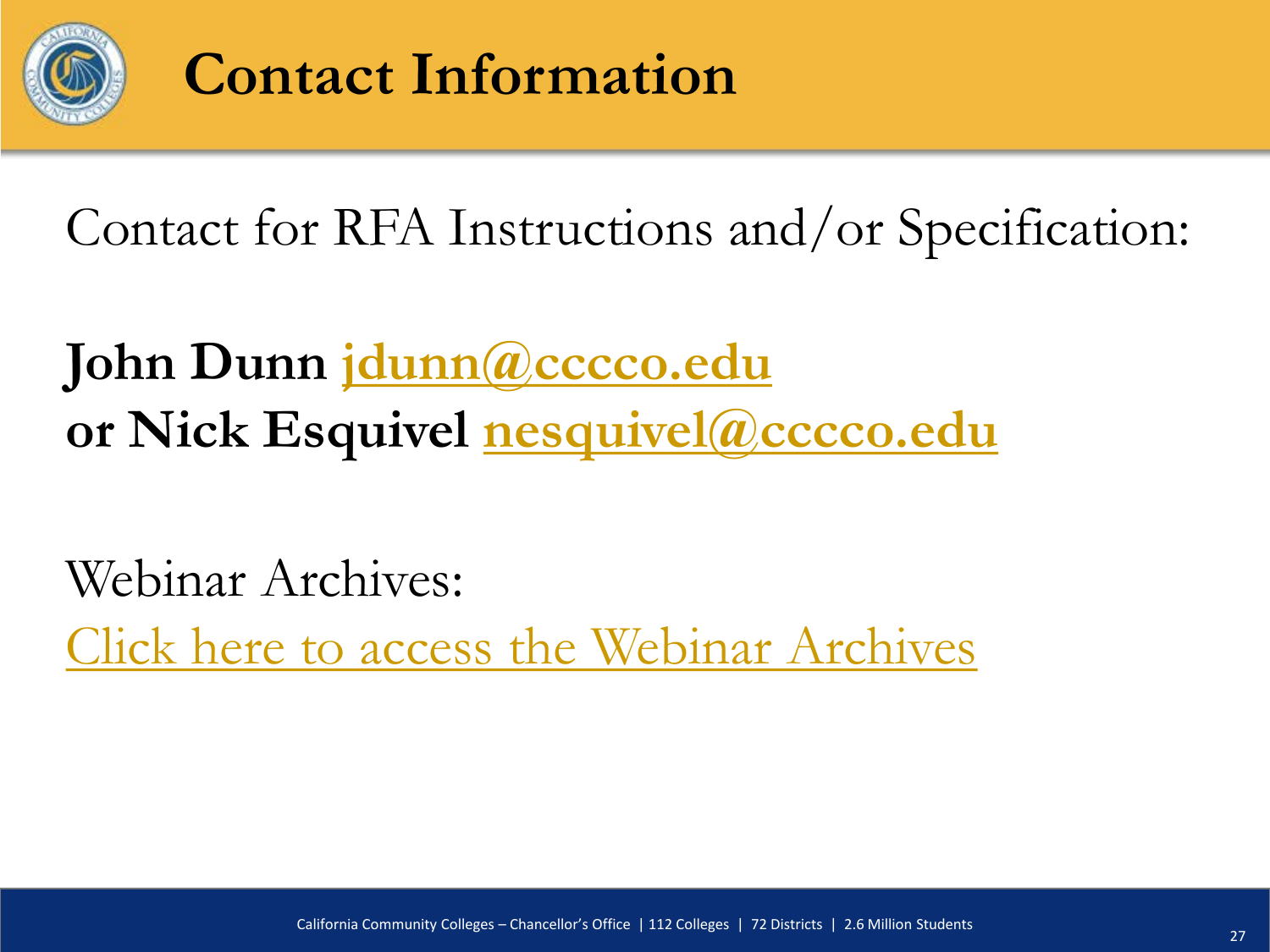

## **Submission Information…Again**

Due date: **5:00pm Friday November 6, 2015** Email address: **[apprenticeship@cccco.edu](mailto:apprenticeship@cccco.edu)** Subject line: **CAIRFA2015-16NewPrograms** Format: **Single pdf, no larger than 10mb** Receipt of submission of RFA will be provided within 24 hours.